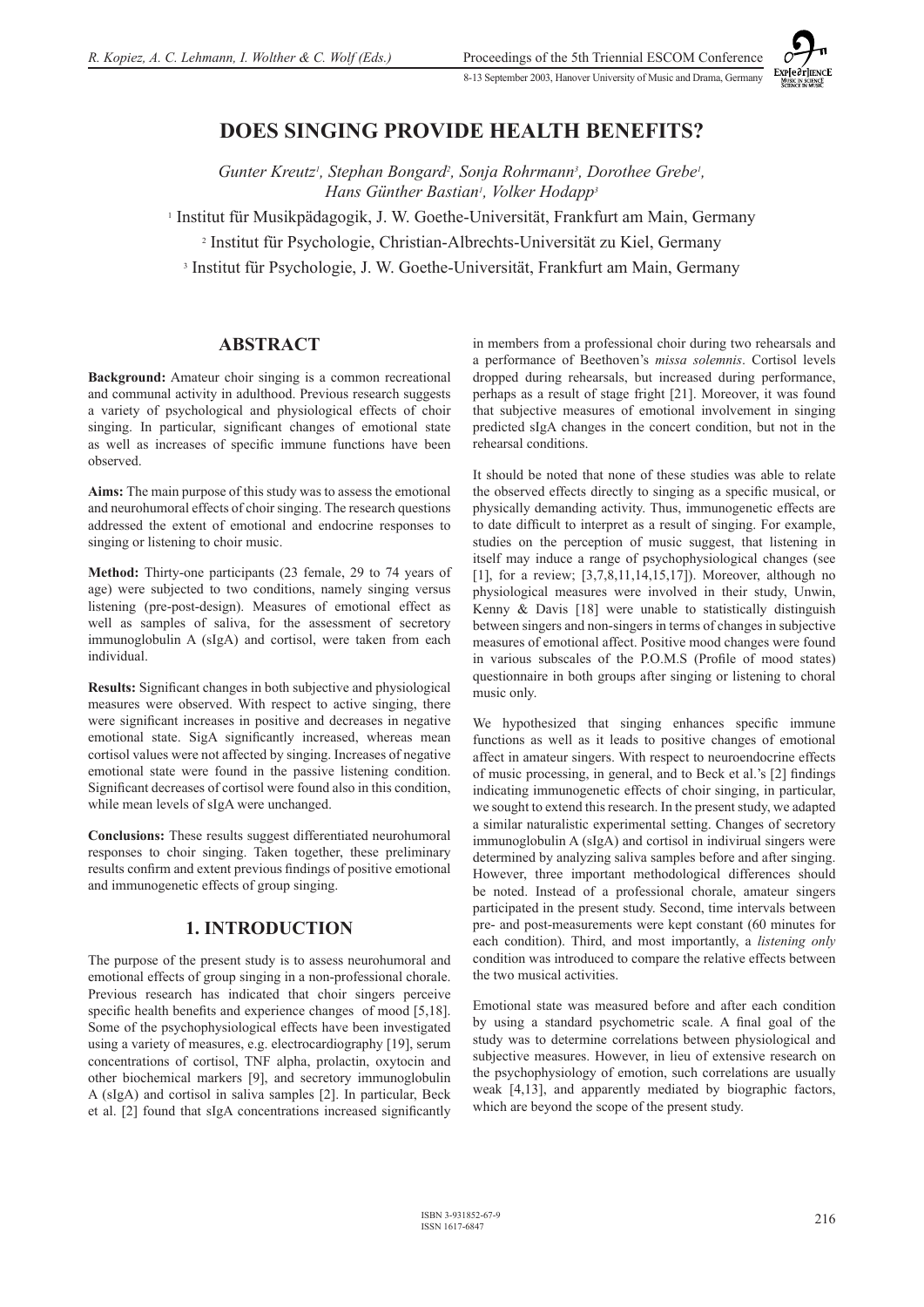## **2. METHOD**

#### **2.1. Participants**

Thirty-one members (23 female) of an amateur choir participated in this study. Individual age ranged from 29 to 74 years (mean age  $= 56.9$  years, standard deviation  $= 14.8$  years). None of the participants reported extensive smoking, drinking or serious health problems.

### **2.2. Design and procedure**

The two experimental conditions for this study were realized in two sessions at the same location in the rehearsal room of a church and at the regular time of that choirs' rehearsal between 6 and 7 p.m. Participants were instructed not to take in any meals, or alcoholic drinks, and refrain from smoking within one hour before the start of the rehearsal. The sessions were conducted a week apart and lasted 60 minutes each. Before the first session started, each participant filled out a demographic questionnaire. Moreover, before each of the two sessions, a psychometric scale for the measurement of emotional state (Positive and Negative Affect Schedule, PANAS, [12,20]) was completed. The PANAS was filled out once again at the end of each session. Also, at the beginning and at the end of each session, saliva was collected using a standard procedure (see next section). Measured proteins in saliva samples were immonuglobulin A, albumin, and cortisol. Albumin levels served as an exclusion criterion for blood contaminated saliva samples.

**Singing condition.** The singing condition was initiated by a tenminute warm-up phase, in which various breathing, stretching, and vocalization exercises were performed. For the rest of the session, sections and pieces from Mozarts *Requiem* were rehearsed, and instructions by the conductor given to the choir. The participants stood up only during the warm-up, whereas they remained seated for the rest of the time. Times of interruptions by the conductor were measured and approximated ten minutes of the rehearsal time.

**Listening condition.** During the second session one week later, the pieces from Mozarts *Requiem* were presented from CD, and articles on singing from an eighteenth century encyclopedia of the arts (Sulzer, 1967) were read aloud. Participants were seated during the entire session. Importantly, when music was played they were instructed to listen to the music attentively.

**Saliva collection.** Saliva has been collected with Sarstedt Salivettes®. This device consists of a plastic tube containing a cotton wool swab. Subjects were asked to insert the swab into their mouth and were instructed not to swallow saliva for the period of exactly 5 minutes. Afterwards this cotton wool swab was given back into the tube. Saliva samples were centrifuged at 4000 x g for 10 minutes and then were kept at -30/C until assayed.

**Assaying of sIgA and albumin.** After thawing saliva was analyzed for concentrations of sIgA and albumin by use of a fully automated nephometric analyses (BN100, Dade Behring, Marburg, FRG). The assay protocol has been adapted to the **Exploration** 

expected range for saliva concentrations of sIgA between 0 - 120 mg/dl and albumin (0 - 27 mg/dl), respectively using highly specific monoclonal antibodies for human sIgA and albumin (Dade Behring). Previous measures revealed extremely high intra- and interassay precision which can be expected in general for protein analysis and which justifies single measurements of samples in clinical practice. IgA secretion has been shown in methodological studies to depend on the saliva flow rate [16]. Therefore, albumin concentration was used as an index of the saliva flow rate. Secretory IgA was determined as the ratio of IgA concentration and albumin.

**Assaying of saliva cortisol.** Saliva cortisol was determined using a commerical lumineszens-immuno assay (IBL, Hamburg, FRG) especially designed for saliva samples and approved by the Food and Drug Administration (FDA). Pipetting of standards, samples and reagents was performed by a fully automated system (Labotech, Freiburg, FRG). Lumnineszens units were read by use of an automatic luminometer (Beckmann, FRG). All samples were measured in duplicates with sufficient intra-assay precision (coefficient of variance,  $CV < 6\%$ ). They were analyzed with assays obtained from the same charge to reduce interassay variation, which was lower than 10%.

### **3. RESULTS**

### **3.1. Physiological measures**

Table 1 presents mean baseline values of secretory Immunoglobulin A (sIgA) and cortisol for the two experimental conditions. Comparison of means between the conditions revealed no significant differences for each measure (sIgA: t (30)  $= .95$ ; p = .35; cortisol: t (30) = .45; p = .66).

| Condition | SigA        | Cortisol [ng/ml] |
|-----------|-------------|------------------|
| Singing   | 3.66(3.15)  | 0.75(0.67)       |
| Listening | 4.10 (4.20) | 0.81(0.61)       |

**Table 1.** Means (and standard deviations) of sIgA and cortisol baseline values in the two experimental conditions. Note: sIgA values are expressed as the ratio of IgA [mg/dl] / albumin [mg/dl].

Differences in sIgA and cortisol levels between pre- and postmeasurements were calculated for the two conditions (see Table 2). A comparison of mean changes for sIgA using a paired t-Test revealed a significant difference between conditions,  $t(30)$  = 2.08;  $p < 0.05$ . Mean changes in sIgA levels were positive in both conditions, but only changes in the singing condition reached statistical significance, t (30) = 3.37; p < .005, whereas mean changes were not significant in the listening condition,  $t(30) =$ 1.05;  $p = .30$ . By contrast, cortisol levels significantly decreased during listening, t (30) = 3.48;  $p < .02$ . Cortisol decreases after singing were not significant,  $t(30) = 1.60$ ;  $p = .12$ .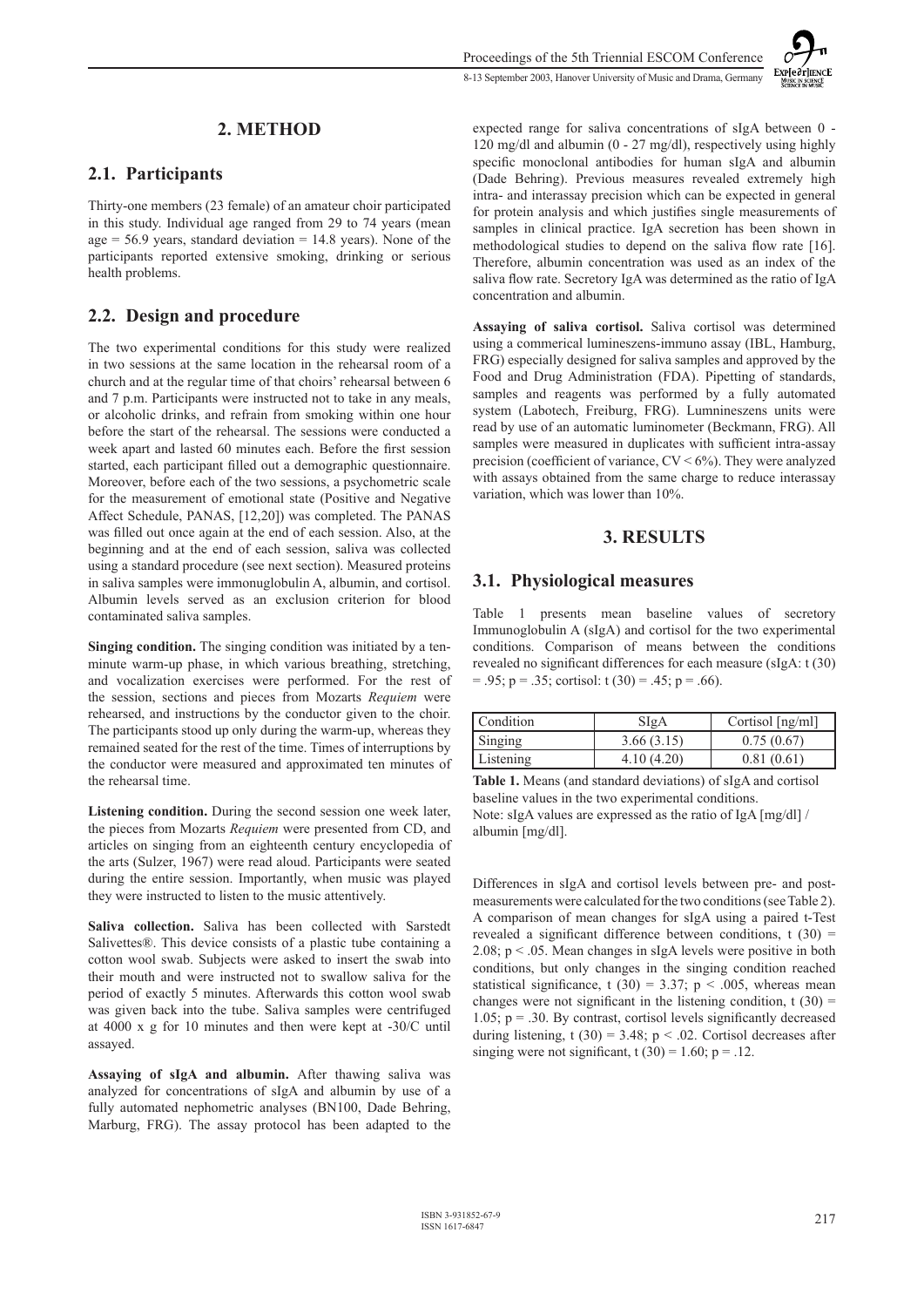| Exp[e∂r]IENCE                               |
|---------------------------------------------|
| <b>MUSIC IN SCIENCE</b><br>SCIENCE IN MUSIC |

| Condition | slgA       | Cortisol $[ng/ml]$ |
|-----------|------------|--------------------|
| Singing   | 1.62(2.68) | $-0.16(0.56)$      |
| Listening | 0.39(2.07) | $-0.36(0.56)$      |

**Table 2.** Means (and standard deviations) of changes of sIgA and cortisol of sIgA and cortisol values in the two experimental conditions.

Note: sIgA values are expressed as the ratio of IgA [mg/dl] / albumin [mg/dl].

## **3.2. Psychological measures**

Baseline values for positive and negative affect scales from the PANAS are represented in Table 3. Data from three subjects could not be analyzed due to a large proportion of missing values. Comparisons of means between the two conditions were not significant (positive affect:  $t(27) = .07$ ;  $p = .95$ ; negative affect: t  $(27) = 1.18$ ; p = .25).

| Condition | Positive Affect | Negative Affect |
|-----------|-----------------|-----------------|
| Singing   | 2.86(0.51)      | 1.31(0.4)       |
| Listening | 2.85(0.67)      | 1.23(0.25)      |

**Table 3.** Means (and standard deviations) of Positive and Negative Affect score baseline values in the two experimental conditions.

Note: Scores of each scale were divided by the number of items.

Table 4 presents changes of mean scores for positive and negative mood with respect to condition. Positive mood changes increased significantly only in the singing condition, t  $(27) = 2.34$ ; p < .03, but not in the listening condition,  $t(27) = .54$ ;  $p = .59$ . By contrast, negative mood significantly increased in the listening condition, t (27) = 14.03;  $p < .001$ , but significantly decreased in the singing condition, t (27) = 2.67; p < .02. There were also significant differences of means in both mood dimensions, when the two conditions were compared (positive mood:  $t(27) = 2.44$ ;  $p < .03$ ; negative mood: t (27) = 12.08;  $p < .001$ ). No significant correlations between physiological and subjective measures were observed.

| Condition | Positive Affect | Negative Affect |
|-----------|-----------------|-----------------|
| Singing   | 0.29(0.59)      | $-0.13(0.26)$   |
| Listening | $-0.06(0.69)$   | 0.96(0.36)      |

**Table 4.** Means (and standard deviations) of Positive and Negative Affect score changes in the two experimental conditions.

Note: Scores of each scale were divided by the number of items.

### **4. DISCUSSION**

In this study, we investigated the effects of singing versus listening conditions on specific neurohumoral functions by the measurement of secretory immunoglobulin A (sIgA) and cortisol in healthy amateur singers. Additionally, we also collected

subjective psychometric measures of affect. The results show different patterns of effects in the physiological and psychological dependent measures in relation to the experimental conditions.

The main finding with respect to endocrine responses is that singing leads to significant positive increases of mean levels of sIgA, which is considered as the first line of defense against infections in the upper respiratory system. By contrast, listening to choral music did not lead to a significant effect. A different pattern of changes was observed with respect to cortisol. Importantly, significant negative changes of mean cortisol levels were induced by listening, suggesting a general decrease of levels of stress in this condition, whereas no such decrease was observed in the singing condition. Clearly, sIgA and cortisol changes are mediated by different sets of physiological processes as a result of widely differing functions, in which these biochemical parameters are involved. Yet, both seem to be specifically related to physiological arousal.

Some interesting patterns of changes of emotional state emerged. In particular, increases of positive affect, and decreases of negative affect were observed after singing. Informal interviews among the participants corroborate these findings. For example, singing was often found emotionally rewarding, mentally refreshing, or supporting self-awareness in various ways (cf. [2]). Perhaps surprisingly, both significant *increases* of negative mood and significant *decreases* of cortisol were found in response to the listening condition. One possible interpretation of this pattern is that decreases were due to diurnal changes [10], and not directly related to listening to music. At the same time, the fact that a large proportion of the rehearsal time was used without singing may have caused substantial subjective frustration.

A critical point of the present study arises because physical activity in general and singing in particular have not been separated. We consider physical activity as an integrated compound of singing. It is not possible to conceive of singing without physical activity. Therefore, future research should reveal whether the observed effect of singing on sIgA is due to a more general effect of physical activity or whether this effect is specific to solo or group singing respectively.

To sum up, we showed that amateur group singing may lead to significant increases in the production of salivary immunoglobulin A (sIgA), a protein considered as the first line of defense against respiratory infections, as well as to increases of positive affect. This finding confirms and extends previous research addressing benefits of singing to the immune system in birds [6] and humans [2]. Given that every human being is, in principle, capable of developing sufficient vocal skills to participate in a chorale for a lifetime, active group singing may be a risk-free, economic, easily accessible, and yet powerful road to enhance physiological and psychological well-being.

# **5. ACKNOWLEDGEMENT**

This research was financially supported by the German Singers' Association (Deutscher Sängerbund e.V.).